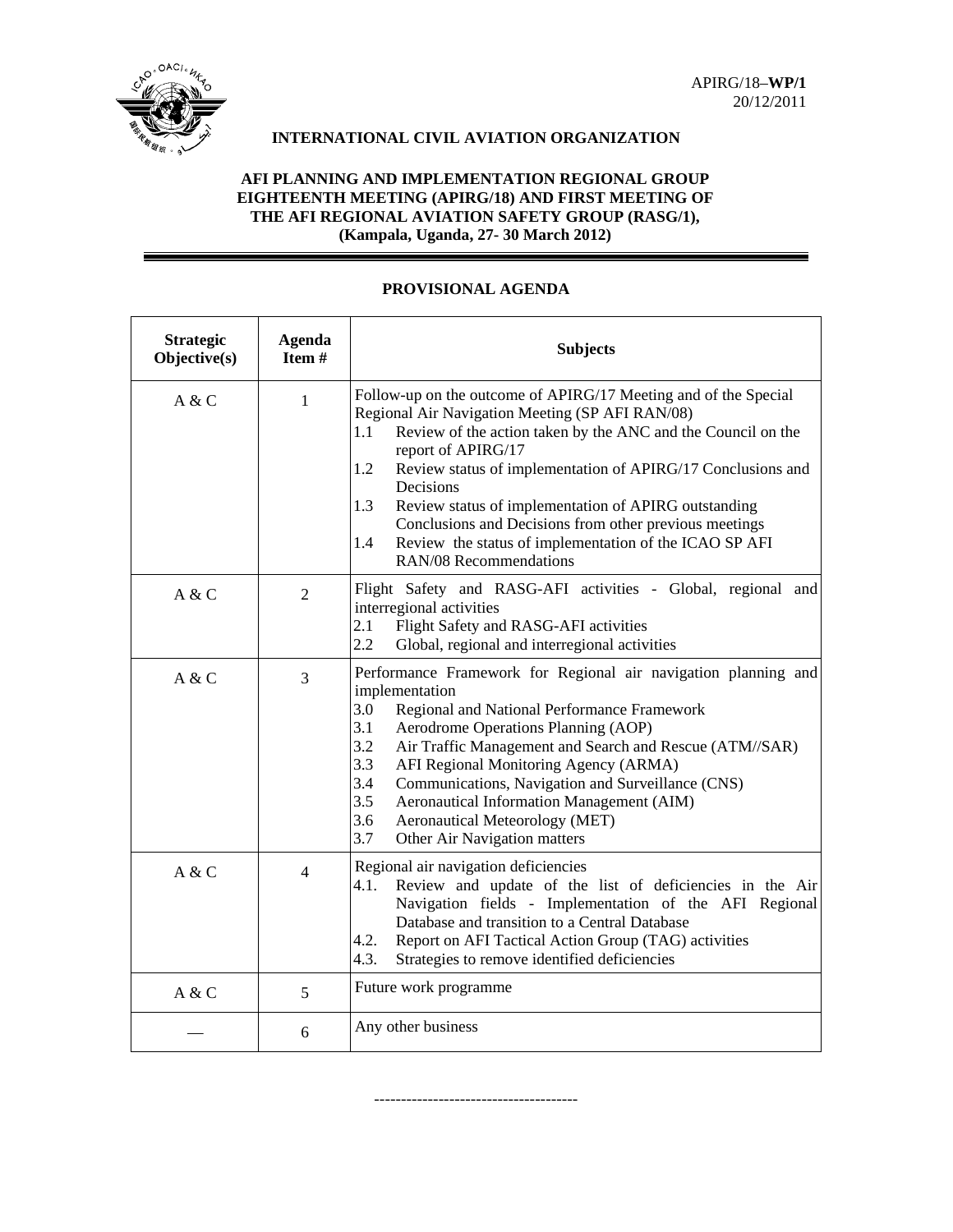#### **EXPLANATORY NOTES ON THE AGENDA ITEMS**

## **Agenda Item 1: Follow-up on the outcome of APIRG/17 Meeting and of the Special Regional Air Navigation Meeting (SP AFI RAN/08)**

1.1 Review of the action taken by the ANC and the Council on the report of APIRG/17

 The Group will review the actions taken by the ANC and Council on the APIRG/17 Conclusions and Decisions.

1.2 Review status of implementation of APIRG/17 Conclusions and Decisions

 The Group will review the progress made in the follow-up actions by the States, International Organizations and ICAO Secretariat on the APIRG/17 Conclusions and Decisions.

1.3 Review status of implementation of APIRG Outstanding Conclusions and Decisions from other previous meetings

 The Group will review the progress made on the APIRG outstanding Conclusions/Decisions of its previous meetings and update the list of outstanding Conclusions/Decisions which are to be pursued further.

1.4 Review of the status of implementation of the ICAO SP AFI RAN/08 Recommendations

 The Group will review the progress made on the ICAO SP AFI RAN/08 Recommendations of relevance to its mandate.

### **Agenda Item 2: Flight Safety and RASG-AFI activities**

.

 **Global, regional and I interregional activities** 

- 2.1 The Group will review activities related to flight safety and the AFI Regional Aviation Safety Group.
- 2.2 The Group will review global, regional and interregional activities, including technical cooperation activities

#### **Agenda Item 3: Performance Framework for Regional air navigation planning and implementation**

3.0 Regional and National Performance Framework

 The Group will review and discuss the adopted Regional and completed National Performance Framework Forms for achieving the performance objectives taking into consideration the user expectations.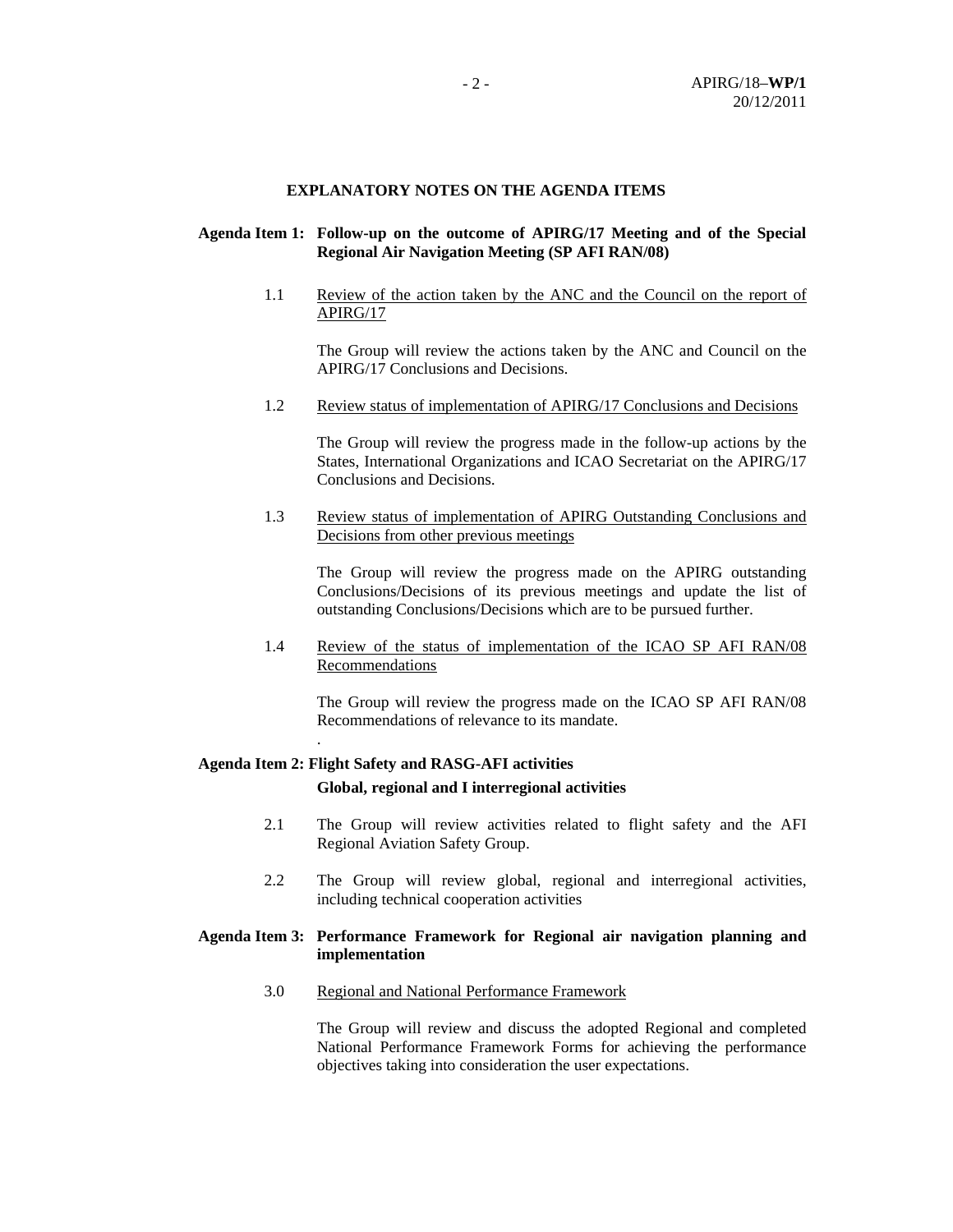## 3.1 AOP Matters

The Group will review the report of the AOP/SG/9 meeting and take action on the proposed draft Conclusions/Decisions or other regional initiatives, as required. The Group will also discuss other relevant aerodrome/AOP matters if any, raised by the Members, States and the Secretariat.

## 3.2 ATM/SAR Matters

The Group will review the report of the ATM/AIM/SAR SG/12 meeting in the areas of air traffic management and search and rescue, and take action on the proposed draft Conclusions/Decisions or other regional initiatives, as required. The Group will also discuss other relevant ATM/SAR matters, if any, raised by the Members, States and the Secretariat.

#### 3.3 ARMA Matters

The Group will review the activities and result of the work of ARMA and take action on the proposed draft Conclusions/Decisions or other regional initiatives, as required. The Group will also discuss other relevant ARMA matters, if any, raised by the Members, States and the Secretariat.

## 3.4 CNS Matters

 The Group will review the report of the CNS/SG/4 meeting and take action on the proposed draft Conclusions/Decisions or other regional initiatives, as required. The Group will also discuss other relevant CNS/MET matters, if any raised by the Members, States and the Secretariat.

#### 3.5 AIM Matters

The Group will review the report of the ATM/AIM/SAR SG/12 meeting in the areas of aeronautical information management, and take action on the proposed draft Conclusions/Decisions or other regional initiatives, as required. The Group will also discuss other relevant AIM matters, if any, raised by the Members, States and the Secretariat.

### 3.6 MET Matters

 The Group will review the report of the MET SG/10 meeting and take action on the proposed draft Conclusions/Decisions or other regional initiatives, as required. The Group will also discuss other relevant MET matters, if any raised by the Members, States and the Secretariat.

## 3.7 Other Air Navigation Matters

 The Group will consider matters related to the air navigation services and facilities in the region not covered under agenda items 3.1 - 3.5. In accordance with its Terms of Reference, the Group is expected to review the Statement of Basic Operational Requirements and Planning Criteria and recommend to the ANC any changes required in the light of new developments in the air navigation field.